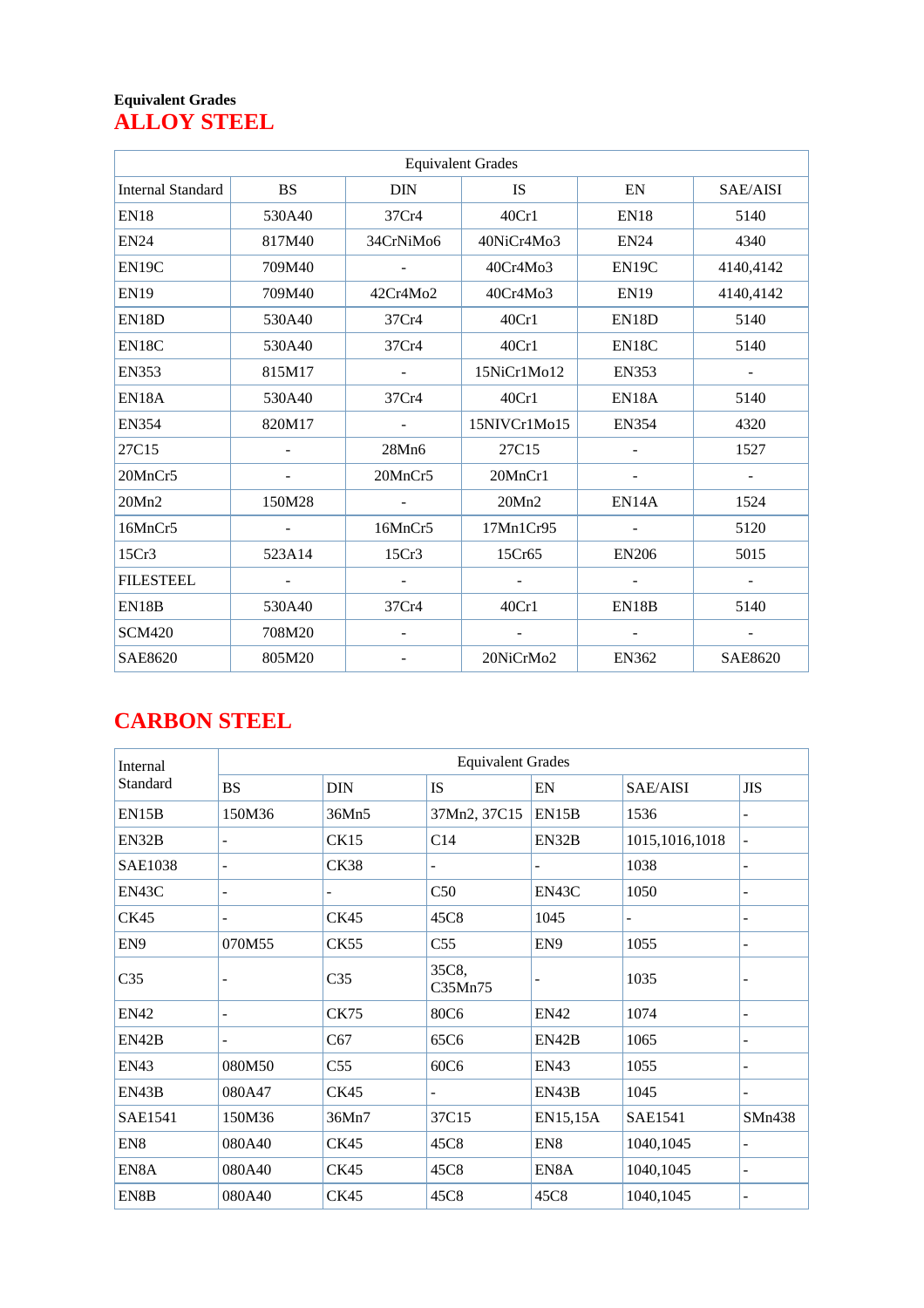| EN8C | 080A40 | CK45 | 45C8         | EN8C | 1040,1045 | $\overline{\phantom{0}}$ |
|------|--------|------|--------------|------|-----------|--------------------------|
| EN8D | 080A40 | CK45 | 45CQ<br>45C8 | EN8D | 1040,1045 | $\overline{\phantom{0}}$ |

#### **HIGH CARBON STEEL**

| <b>Internal Standard</b> |                              | <b>Equivalent Grades</b> |               |  |
|--------------------------|------------------------------|--------------------------|---------------|--|
|                          | ${\rm EN}$                   | SAE/AISI                 | $JIS***$      |  |
| <b>PC77</b>              | $\qquad \qquad -$            | 1075                     | SWRH77B       |  |
| <b>PC80</b>              |                              | 1080                     | SWRH82B       |  |
| PC80CR                   |                              | 1080                     | SWRH82B       |  |
| <b>PC270K</b>            | $\qquad \qquad$              | 1080                     | SWRH82B       |  |
| PC270KCrV                | $\qquad \qquad \blacksquare$ | 1080                     | SWRH82B       |  |
| R30                      | EN5D                         | 1030                     | SWRH32B       |  |
| R35                      | $\qquad \qquad -$            | 1035                     | SWRH37B       |  |
| R40                      | EN <sub>8</sub>              | 1040                     | SWRH42B       |  |
| R45                      | EN43B                        | 1045                     | SWRH47B       |  |
| <b>R50</b>               |                              | 1050                     | SWRH52B       |  |
| <b>R55</b>               | EN9                          | 1055                     | SWRH57B       |  |
| R <sub>60</sub>          | EN43D                        | 1060                     | SWRH62B       |  |
| R65                      | EN42B                        | 1065                     | SWRH67B       |  |
| R70                      | $\overline{\phantom{0}}$     | 1070                     | SWRH72B       |  |
| R75                      |                              | 1075                     | SWRH77B, SUP3 |  |
| <b>R80</b>               |                              | 1080                     | SWRH82B       |  |
| <b>R80M</b>              |                              | 1085                     | SWRH87B       |  |
| R95                      |                              | 1090                     | 3CD95A        |  |

### **SPRING STEEL**

| Internal           |                          | <b>Equivalent Grades</b> |                          |                              |          |                    |  |  |  |  |
|--------------------|--------------------------|--------------------------|--------------------------|------------------------------|----------|--------------------|--|--|--|--|
| Standard           | <b>BS</b>                | <b>DIN</b>               | IS                       | EN                           | SAE/AISI | <b>JIS</b>         |  |  |  |  |
| 60Si7              |                          | 60Si7                    | 60Si7                    | EN45A                        |          |                    |  |  |  |  |
| SUP7               |                          | 59Si7                    |                          | EN45A                        | 9260     | SUP7               |  |  |  |  |
| SUP <sub>12V</sub> | 685A57                   | 54SiCr6                  |                          |                              | 9254     | SUP <sub>12V</sub> |  |  |  |  |
| 55Si7              |                          | 55Si7                    | 55Si7                    | EN45A                        |          |                    |  |  |  |  |
| <b>EN45</b>        | 250A53                   | 55Si7                    | 55Si2Mn90                | <b>EN45</b>                  | 9255     |                    |  |  |  |  |
| 65Si7              |                          | 65Si7                    | $\overline{\phantom{a}}$ | EN45A                        | 9260     | -                  |  |  |  |  |
| EN45A              | 250A58                   |                          |                          | EN45A                        | 9260     |                    |  |  |  |  |
| 50CrV4             | 735A51                   | 50CrV4                   | 50Cr4V2                  | <b>EN47</b>                  | 6150     | SUP <sub>10</sub>  |  |  |  |  |
| SAE9254            | $\overline{\phantom{a}}$ |                          | $\overline{\phantom{a}}$ | $\qquad \qquad \blacksquare$ | 9254     |                    |  |  |  |  |
| SUP7N              |                          |                          |                          |                              | 9260     | SUP7N              |  |  |  |  |
| SUP11A             |                          |                          |                          |                              | 51B60    | SUP11A             |  |  |  |  |
| SUP <sub>9</sub>   |                          | 55Cr5                    |                          |                              | 5155     | SUP <sub>9</sub>   |  |  |  |  |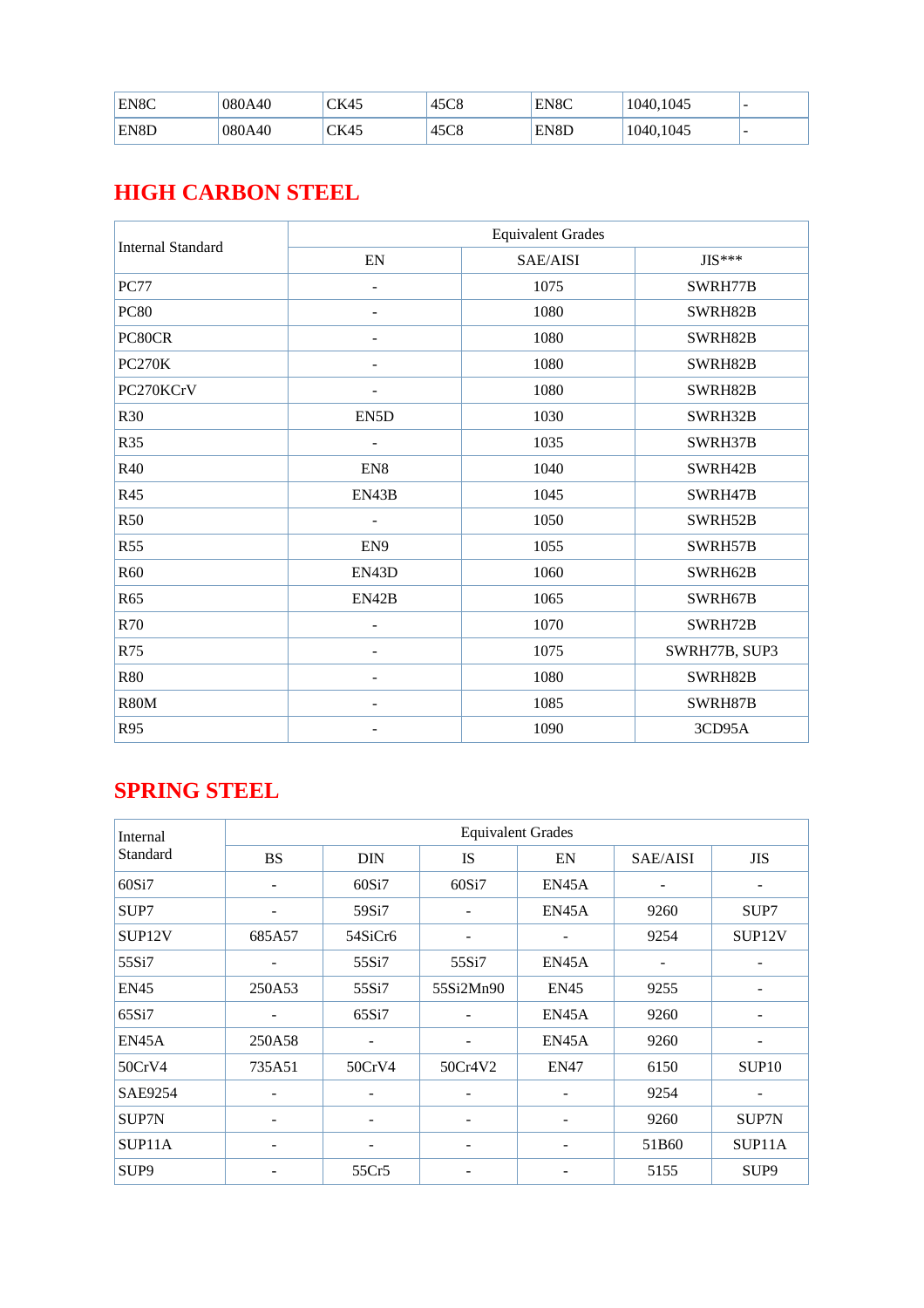## **BEARING QUALITY STEEL**

| Internal Standard | <b>Equivalent Grades</b> |        |        |             |                 |  |  |  |  |
|-------------------|--------------------------|--------|--------|-------------|-----------------|--|--|--|--|
|                   | <b>BS</b>                | DIN    | IS     | EN          | <b>SAE/AISI</b> |  |  |  |  |
| SAE52100          | 534A99/535A99            | 100Cr6 | 103Cr1 | EN31        | SAE52100        |  |  |  |  |
| EN31M             | 534A99/535A99            | 100Cr6 | 103Cr1 | EN31M       | 52100           |  |  |  |  |
| <b>EN31</b>       | 534A99/535A99            | 100Cr6 | 103Cr1 | <b>EN31</b> | 52100           |  |  |  |  |

## **COLD HEADING QUALITY STEEL - CHQ**

| Internal   |           | <b>Equivalent Grades</b> |                |                   |                |               |  |  |  |  |
|------------|-----------|--------------------------|----------------|-------------------|----------------|---------------|--|--|--|--|
| Standard   | <b>BS</b> | <b>DIN</b>               | <b>IS</b>      | EN                | SAE/AISI       | <b>JIS</b>    |  |  |  |  |
| SAE1020CHQ | 070M20    | <b>CK22</b>              | C20            | EN <sub>3</sub> A | <b>SAE1020</b> | SWRCH20A      |  |  |  |  |
| SAE1022CHQ |           |                          |                |                   | <b>SAE1022</b> |               |  |  |  |  |
| SAE4140CHQ | 709M40    | 42CrMo4                  | 40Cr4Mo3       | <b>EN19</b>       | <b>SAE4140</b> | <b>SCM440</b> |  |  |  |  |
| SAE1018CHQ |           | H111                     | C-15Mn75       | EN <sub>2</sub> C | <b>SAE1018</b> |               |  |  |  |  |
| SAE1541CHQ | 150M36    | 36Mn7                    | 37C15          | EN15,15A          | <b>SAE1541</b> | SMn438        |  |  |  |  |
| 15B41      |           |                          |                |                   | 15B41          |               |  |  |  |  |
| 1045CHQ    |           | CK45,C45                 | 45C8,C45       |                   | 1045           |               |  |  |  |  |
| SAE1015CHQ |           | CK15                     |                | EN32B             | <b>SAE1015</b> |               |  |  |  |  |
| 1038CHQ    |           | <b>CK38</b>              |                |                   | 1038           |               |  |  |  |  |
| SAE1012CHQ | 040A12    | CK10                     | C7, C10        | 2A/1,2B           | SAE1012        | SWRCH12A      |  |  |  |  |
| 15B25      |           |                          | 26C10BT        |                   | 15B25          |               |  |  |  |  |
| SAE1010CHQ |           | CK10                     | C10            |                   | <b>SAE1010</b> |               |  |  |  |  |
| 10B21      |           |                          | 21C10BT        |                   | 10B21          |               |  |  |  |  |
| SAE1008CHQ | 040A04    | C10                      | C <sub>5</sub> | 2A, 2A/1, 2B      | <b>SAE1008</b> | SWRCH8A       |  |  |  |  |

#### **FREE CUTTING STEEL**

| Internal        | <b>Equivalent Grades</b> |            |           |          |          |                   |  |  |  |
|-----------------|--------------------------|------------|-----------|----------|----------|-------------------|--|--|--|
| <b>Standard</b> | <b>BS</b>                | <b>DIN</b> | IS        | EN       | SAE/AISI | <b>JIS</b>        |  |  |  |
| EN15(AM)        | 216M36                   |            | 40Mn15S12 | ENI5(AM) | 1137     |                   |  |  |  |
| EN1A            | 220M <sub>o</sub> 7      | 9SMn28     | 11C10S25  | EN1A     | 1213     | SUM <sub>22</sub> |  |  |  |
| EN1APB          | 220Mo7Pb                 | 9SMnPb36   |           | EN1APB   | 12L14    | SUM24L            |  |  |  |
| EN8M            | 212M36                   |            | 40C10S18  | EN8M     | 1I46     |                   |  |  |  |
| SAE1146         |                          |            | 40C10S18  | EN8M     | SAE1146  |                   |  |  |  |

### **LOW CARBON STEEL**

| Internal<br>Standard | <b>Equivalent Grades</b> |            |           |                          |                |                          |  |  |  |
|----------------------|--------------------------|------------|-----------|--------------------------|----------------|--------------------------|--|--|--|
|                      | <b>BS</b>                | <b>DIN</b> | IS        | EN                       | SAE/AISI       | <b>JIS</b>               |  |  |  |
| <b>LCCF</b>          | 040A04                   | C10        | <b>CS</b> | 2A, 2A/1, 2B             | <b>SAE1008</b> | SWRCH8A                  |  |  |  |
| <b>SAE1015</b>       |                          | CK15       |           | $\overline{\phantom{a}}$ | <b>SAE1015</b> | $\overline{\phantom{0}}$ |  |  |  |